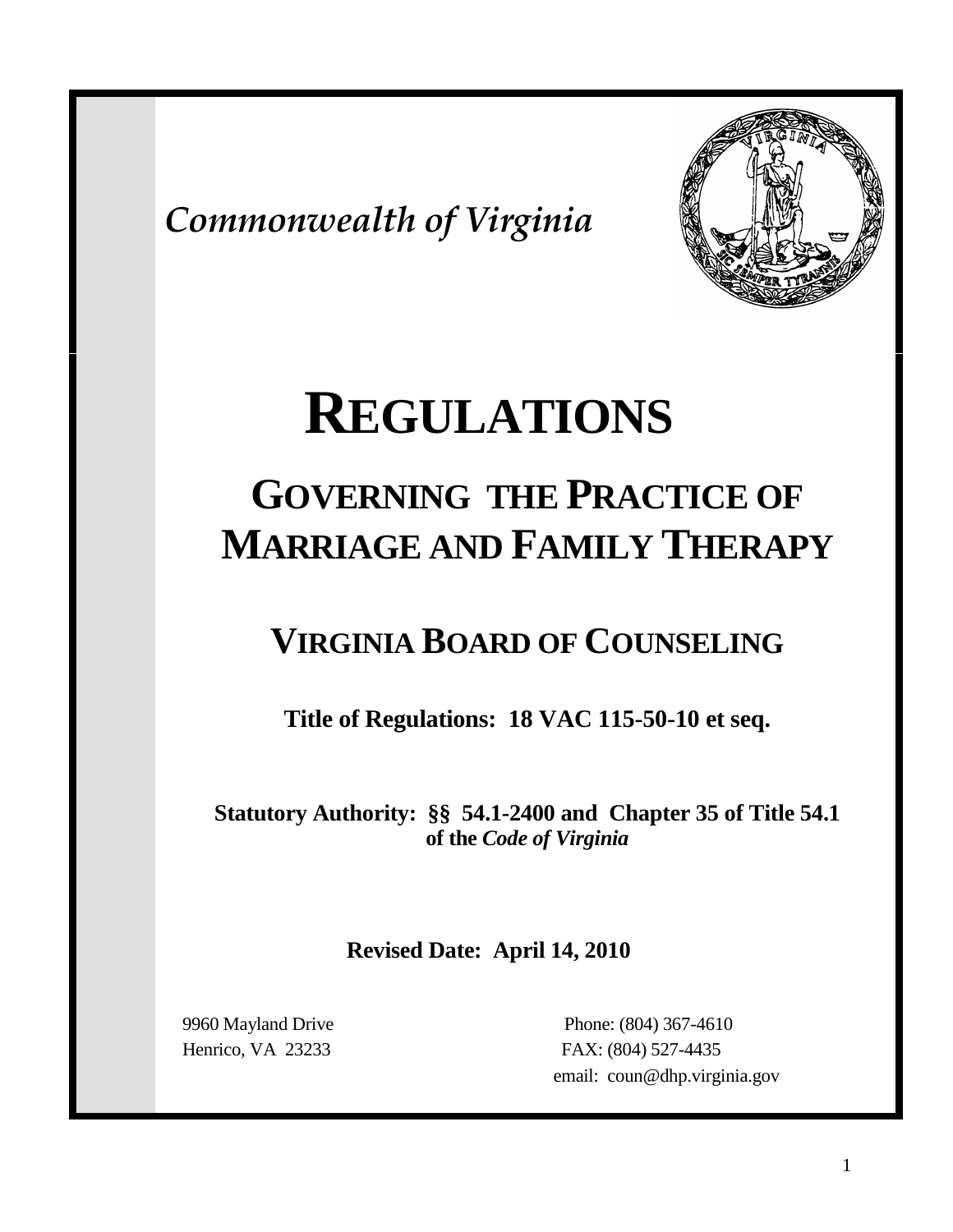#### **TABLE OF CONTENTS**

<span id="page-1-0"></span>

| 18VAC115-50-95. Continued competency requirements for renewal of a license.  9 |  |
|--------------------------------------------------------------------------------|--|
|                                                                                |  |
| 18VAC115-50-97. Documenting compliance with continuing competency              |  |
|                                                                                |  |
|                                                                                |  |
|                                                                                |  |
|                                                                                |  |
|                                                                                |  |
|                                                                                |  |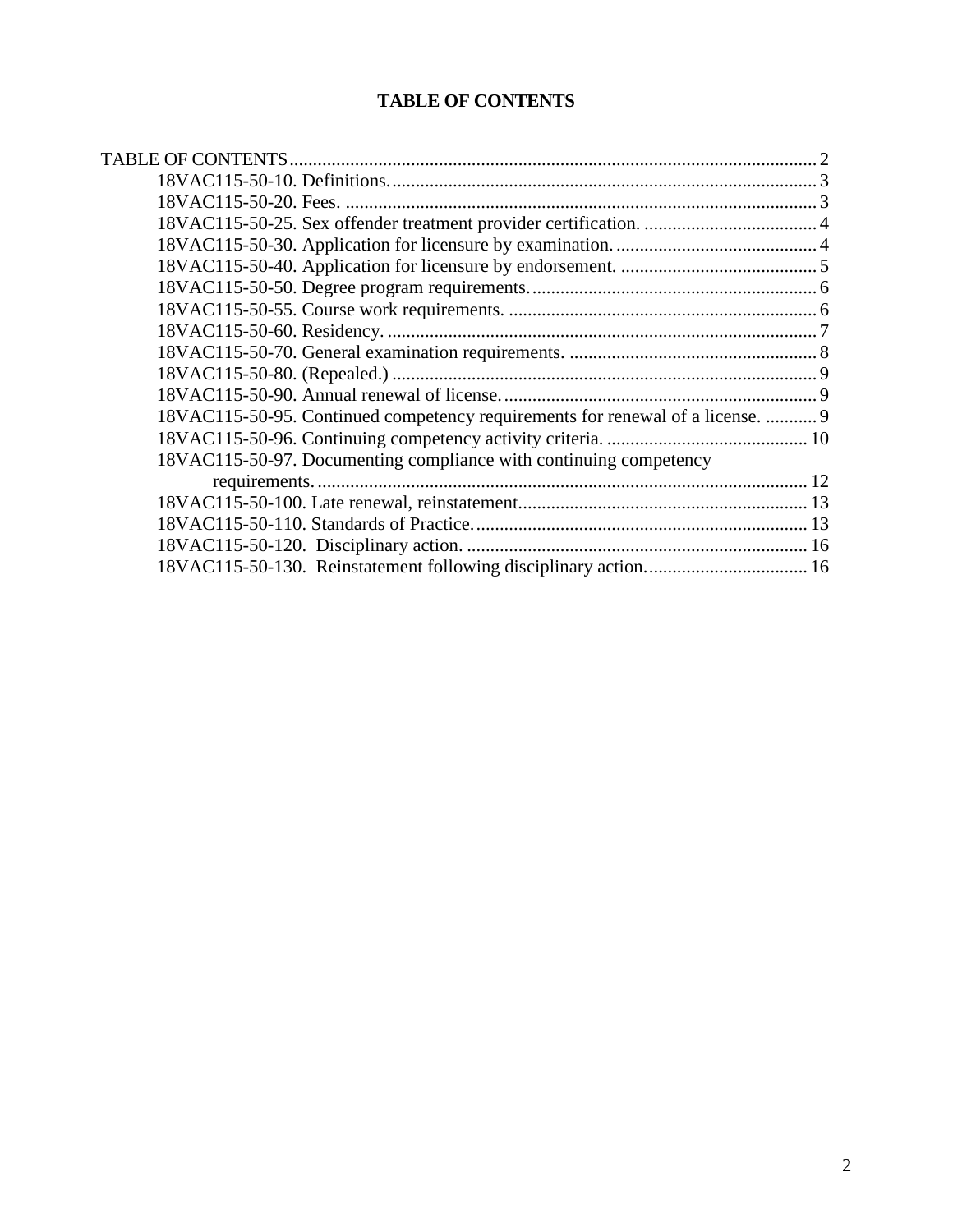#### <span id="page-2-0"></span>**18VAC115-50-10. Definitions.**

A. The following words and terms when used in this chapter shall have the meaning ascribed to them in §54.1-3500 of the Code of Virginia: (i) "board," (ii) "marriage and family therapy," (iii) "marriage and family therapist," and (iv) "practice of marriage and family therapy."

B. The following words and terms when used in this chapter shall have the following meanings, unless the context clearly indicates otherwise:

"CACREP" means the Council for Accreditation of Counseling and Related Education Programs.

"COAMFTE" means the Commission on Accreditation for Marriage and Family Therapy Education.

"Internship" means a supervised, planned, practical, advanced experience obtained in the clinical setting observing and applying the principles, methods and techniques learned in training or educational settings.

"Regional accrediting agency" means one of the regional accreditation agencies recognized by the United States Secretary of Education as responsible for accrediting senior post-secondary institutions and training programs.

"Residency" means a post-internship, supervised clinical experience registered with the board.

"Resident" means an individual who has submitted a supervisory contract to the board and has received board approval to provide clinical services in marriage and family therapy under supervision.

"Supervision" means an ongoing process performed by a supervisor who monitors the performance of the person supervised and provides regular, documented, individual or group consultation, guidance and instruction with respect to the clinical skills and competencies of the person or persons being supervised.

#### <span id="page-2-1"></span>**18VAC115-50-20. Fees.**

| Registration of supervision                                        | \$50  |
|--------------------------------------------------------------------|-------|
|                                                                    |       |
|                                                                    |       |
| Add or change supervisor                                           | \$25  |
|                                                                    |       |
| Initial licensure by examination: Processing and initial licensure | \$140 |
|                                                                    |       |
|                                                                    |       |
| Initial licensure by endorsement: Processing and initial licensure | \$140 |
|                                                                    |       |

A. The board has established fees for the following: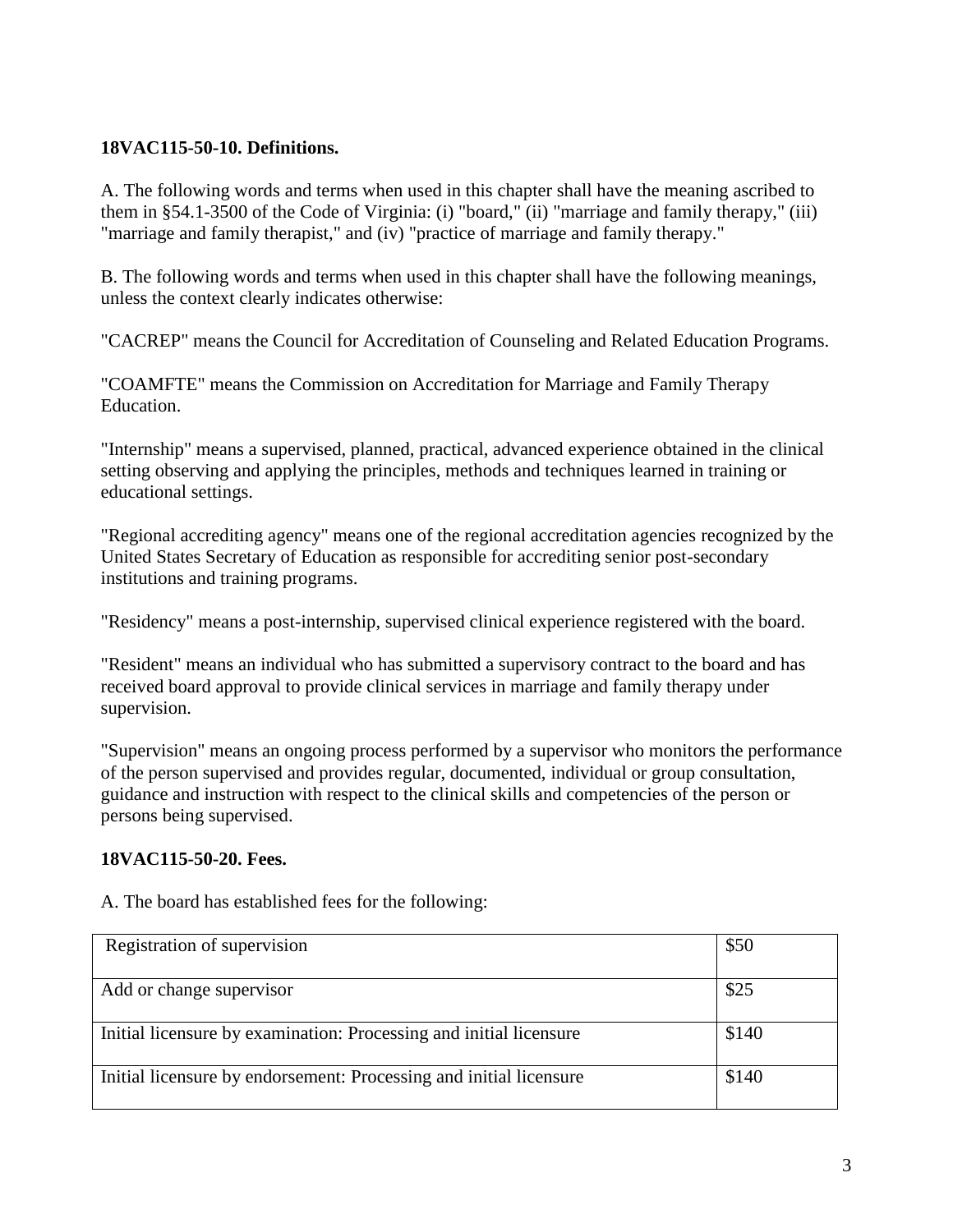| Active annual license renewal                                                  | \$105 |
|--------------------------------------------------------------------------------|-------|
| Inactive annual license renewal                                                | \$55  |
| Penalty for late renewal                                                       | \$35  |
| Reinstatement of a lapsed license                                              | \$165 |
| Verification of license to another jurisdiction                                | \$25  |
| Additional or replacement licenses                                             | \$5   |
| Additional or replacement wall certificates                                    | \$15  |
| Returned check                                                                 | \$35  |
| Reinstatement following revocation or suspension                               | \$500 |
| One-time fee reduction for renewal of an active license due on June 30, 2010   | \$52  |
| One-time fee reduction for renewal of an inactive license due on June 30, 2010 | \$27  |

B. Fees shall be paid to the board or its contractor or both in appropriate amounts as specified in the application instructions. All fees are nonrefundable.

<span id="page-3-0"></span>C. Examination fees shall be determined and made payable as determined by the board.

#### **18VAC115-50-25. Sex offender treatment provider certification.**

Anyone licensed by the board as a marriage and family therapist who is seeking certification as a sex offender treatment provider shall obtain certification from the Virginia Board of Psychology and adhere to the Regulations Governing the Certification of Sex Offender Treatment Providers, 18VAC125-30-10 et seq.

#### <span id="page-3-1"></span>**18VAC115-50-30. Application for licensure by examination.**

Every applicant for examination for licensure by the board shall:

1. Meet the education and experience requirements prescribed in 18VAC115-50-50, 18VAC115-50- 55 and 18VAC115-50-60.

- 2. Submit to the board office the following items:
- a. A completed application;
- b. The application processing and initial licensure fee prescribed in 18VAC115-50-20;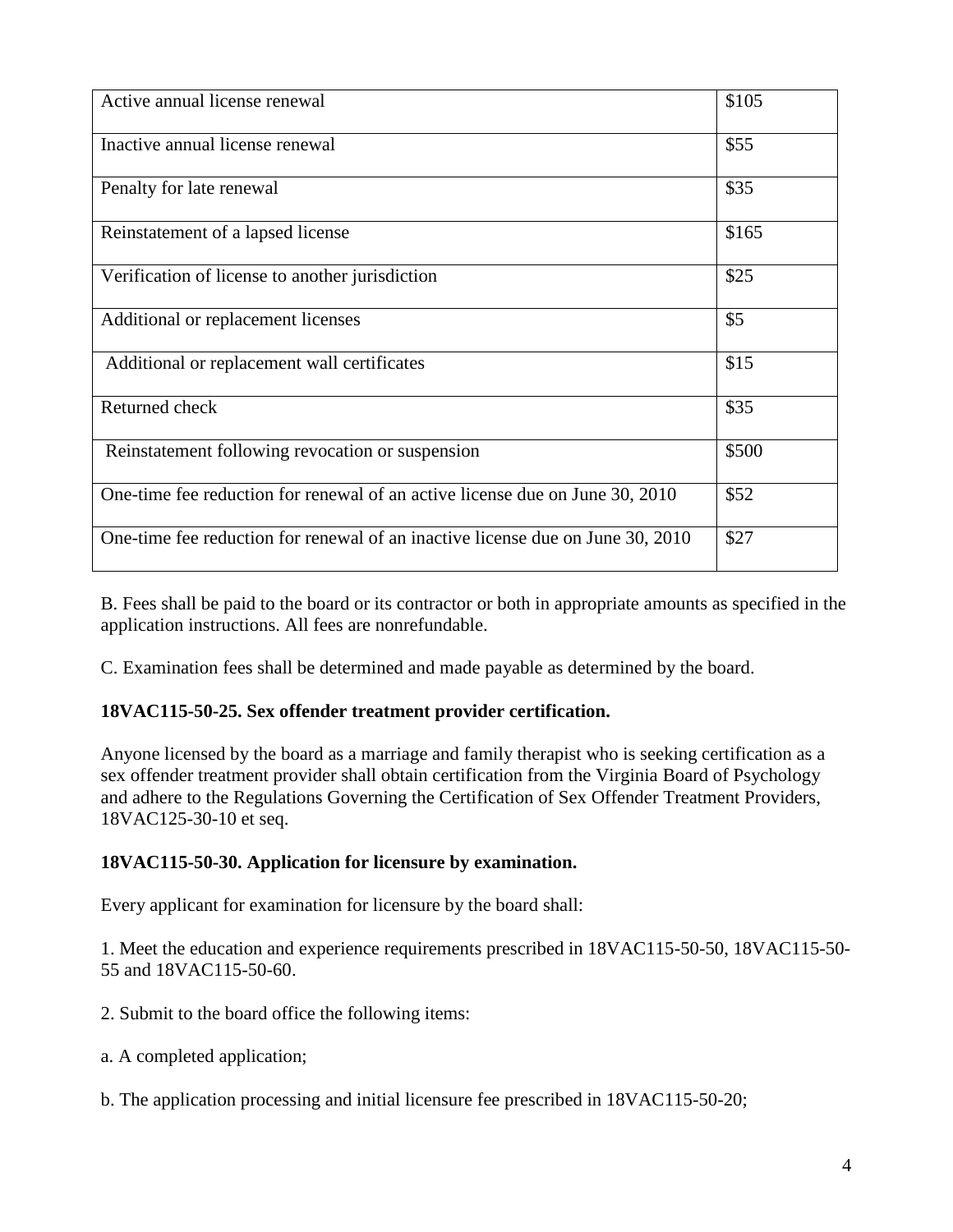c. Documentation, on the appropriate forms, of the successful completion of the residency requirements of 18VAC115-50-60 along with documentation of the supervisor's out-of-state license where applicable;

d. Official transcript or transcripts in the original sealed envelope with the registrar's signature across the sealed envelope flap submitted from the appropriate institutions of higher education directly to the applicant, verifying satisfactory completion of the education requirements set forth in 18VAC115-50-50 and 18VAC115-50-55. Previously submitted transcripts for registration of supervision do not have to be resubmitted; and

e. Verification on a board-approved form that any out-of-state license, certification or registration is in good standing.

#### <span id="page-4-0"></span>**18VAC115-50-40. Application for licensure by endorsement.**

A. Every applicant for licensure by endorsement shall submit:

1. A completed application;

2. The application processing and initial licensure fee prescribed in 18VAC115-50-20; and

3. Documentation of licensure as follows:

a. Verification of all professional licenses or certificates ever held in any other jurisdiction. In order to qualify for endorsement the applicant shall have no unresolved action against a license or certificate. The board will consider history of disciplinary action on a case-by-case basis; and

b. Documentation of a marriage and family therapy license obtained by standards specified in subsection B.

B. Every applicant for licensure by endorsement shall meet one of the following:

1. Educational requirements consistent with those specified in 18VAC115-50-50 and 18VAC115- 50-55 and experience requirements consistent with those specified in 18VAC115-50-60; or

2. If an applicant does not have educational and experience credentials consistent with those required by this chapter, he shall provide:

a. Documentation of education and supervised experience that met the requirements of the jurisdiction in which he was initially licensed as verified by an official transcript and a certified copy of the original application materials; and

b. Evidence of post-licensure clinical practice for five of the last six years immediately preceding his licensure application in Virginia.

3. In lieu of transcripts verifying education and documentation verifying supervised experience, the board may accept verification from the credentials registry of the American Association of State Counseling Boards or any other board-recognized entity.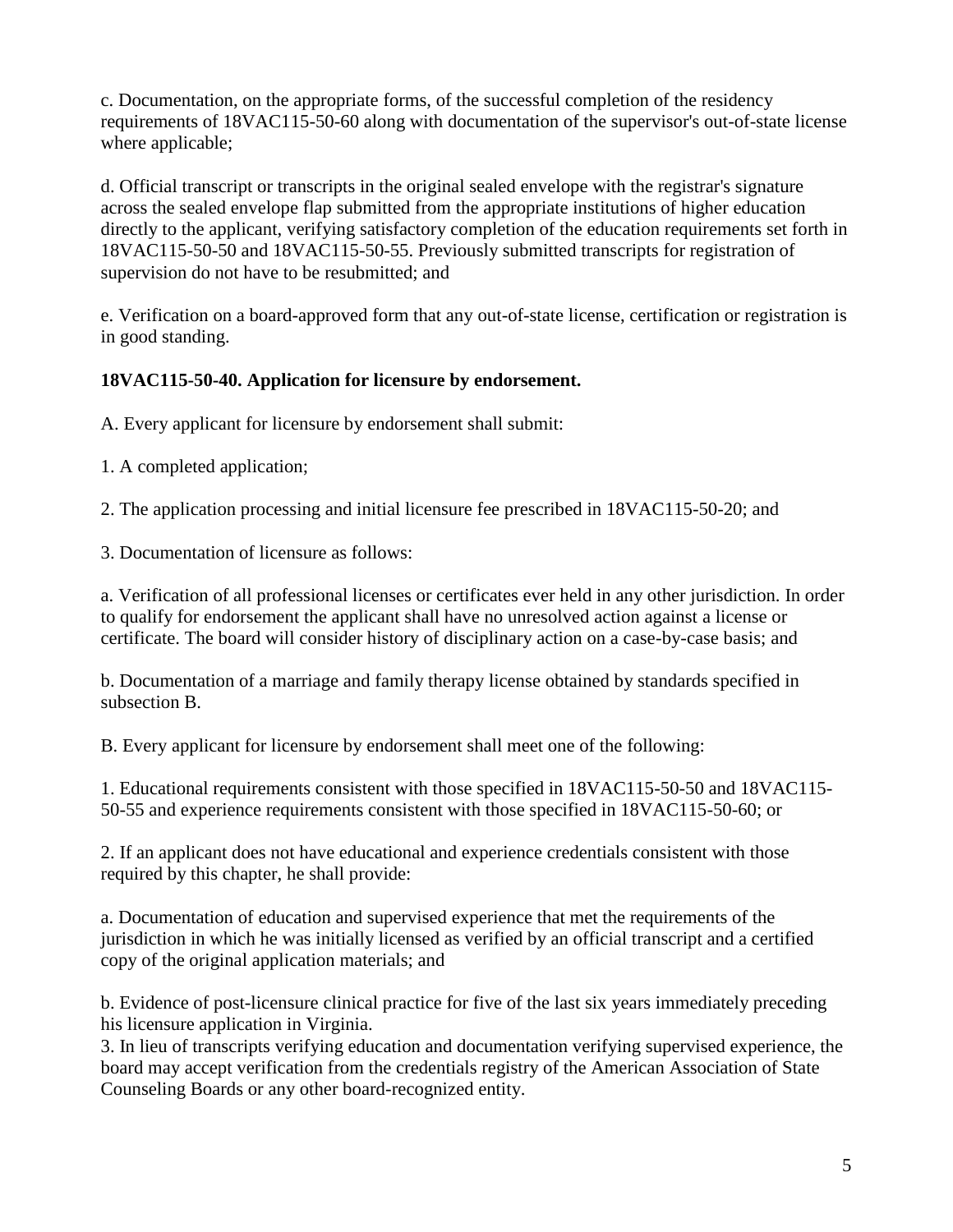#### <span id="page-5-0"></span>**18VAC115-50-50. Degree program requirements.**

A. The applicant shall have completed a graduate degree from a program that prepares individuals to practice marriage and family therapy or a discipline related to the practice of marriage and family therapy as defined in §54.1-3500 of the Code of Virginia from a college or university which is accredited by a regional accrediting agency and which meets the following criteria:

1. There must be a sequence of academic study with the expressed intent to prepare students to practice marriage and family therapy as documented by the institution;

2. There must be an identifiable marriage and family therapy training faculty and an identifiable body of students who complete that sequence of academic study; and

3. The academic unit must have clear authority and primary responsibility for the core and specialty areas.

B. Programs that are approved by CACREP as programs in marriage and family counseling/therapy or by COAMFTE are recognized as meeting the definition of a graduate degree program that prepares individuals to practice marriage and family therapy or a discipline related to the practice of marriage and family therapy as defined in §54.1-3500 of the Code of Virginia.

#### <span id="page-5-1"></span>**18VAC115-50-55. Course work requirements.**

A. The applicant shall have completed 60 semester hours or 90 quarter hours of graduate study in the following core areas with a minimum of six semester hours or nine quarter hours completed in each of core areas identified in subdivisions 1 and 2 of this subsection, and three semester hours or 4.0 quarter hours in each of the core areas identified in subdivisions 3 through 6 of this subsection (suggested courses are listed in parentheses after each core area):

1. Marriage and family studies (marital and family development; family systems theory);

2. Marriage and family therapy (systemic therapeutic interventions and application of major theoretical approaches);

3. Human development (theories of counseling; psychotherapy techniques with individuals; human growth and lifespan development; personality theory; psychopathology; human sexuality; multicultural issues);

4. Professional studies (professional identity and function; ethical and legal issues);

5. Research (research methods; quantitative methods; statistics);

6. Assessment and treatment (appraisal, assessment and diagnostic procedures); and

7. Supervised internship of 600 hours to include 240 hours of direct client contact. Three hundred of the internship hours and 120 of the direct client contact hours shall be with couples and families.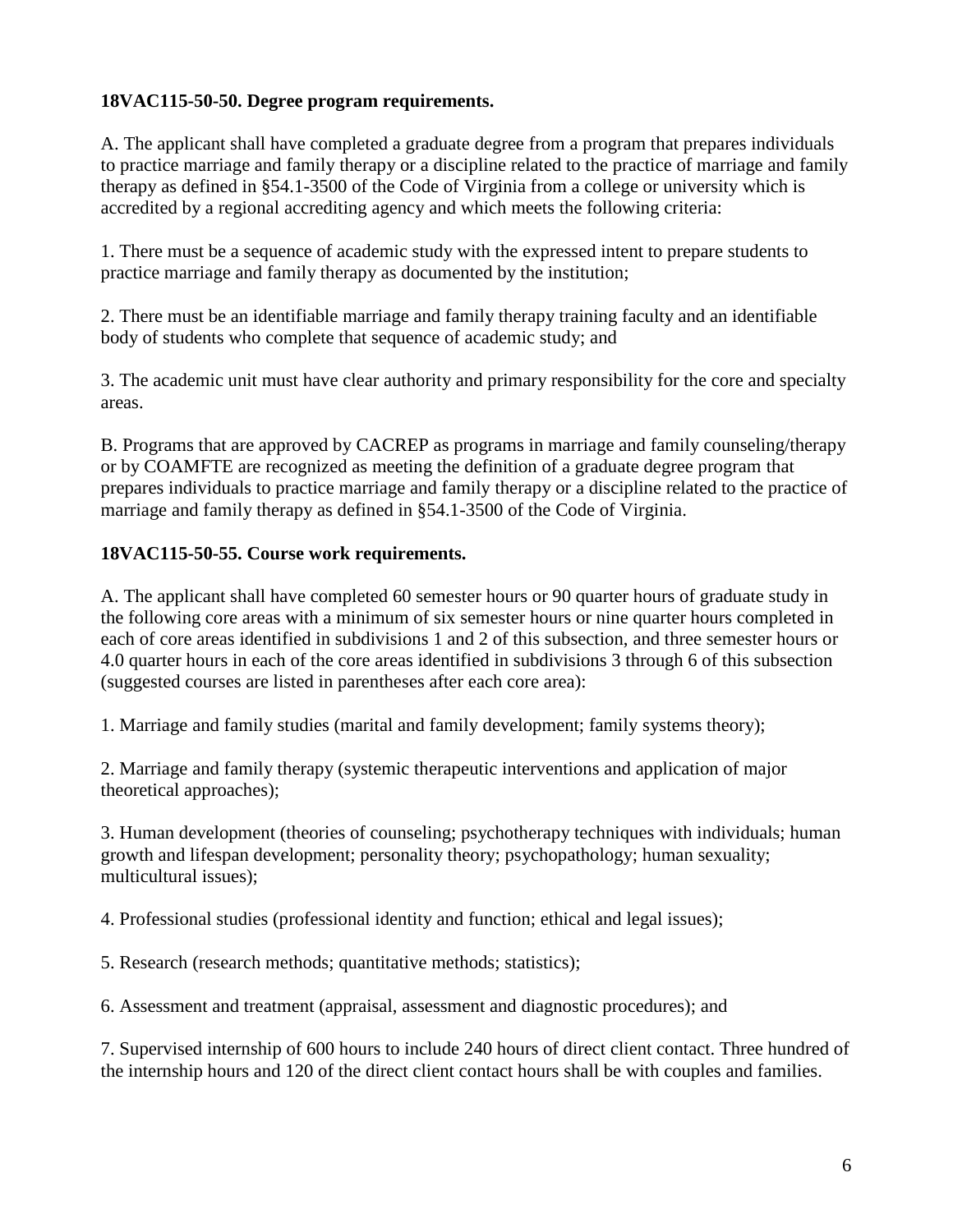B. If the graduate hours in marriage and family therapy were begun prior to January 19, 2000, the board may accept those hours if they meet the requirements which were in effect on July 9, 1997.

#### <span id="page-6-0"></span>**18VAC115-50-60. Residency.**

A. Registration.

1. Applicants who render counseling services shall:

a. With their supervisor, register their supervisory contract on the appropriate forms for board approval before starting to practice under supervision;

b. Have submitted an official transcript documenting a graduate degree as specified in 18VAC115- 50-50 to include completion of the internship requirement specified in 18VAC115-50-55; and

c. Pay the registration fee.

2. After September 3, 2008, applicants who are beginning their residencies in exempt settings shall register supervision with the board to assure acceptability at the time of application.

B. Residency requirements.

1. The applicant shall have completed at least two years of supervised post-graduate degree experience, representing no fewer than 4,000 hours of supervised work experience, to include 200 hours of supervision with the supervisor in the practice of marriage and family therapy. Residents shall receive a minimum of one hour and a maximum of four hours of supervision for every 40 hours of supervised work experience. No more than 100 hours of the supervision may be acquired through group supervision, with the group consisting of no more than six residents. One hour of group supervision will be deemed equivalent to one hour of individual supervision.

2. Of the 4,000 hours stipulated, at least 2,000 hours must be acquired in direct client contact of which 1,000 hours shall be with couples or families or both.

3. The residency shall consist of practice in the core areas set forth in 18VAC115-50-55.

4. The residency shall begin after the completion of a master's degree in marriage and family therapy or a related discipline as set forth in 18VAC115-50-50.

5. A graduate-level internship completed in a program that meets the requirements set forth in 18VAC115-50-50 may count for no more than 600 of the required 4,000 hours of experience. The internship shall include 20 hours of individual on-site supervision, and 20 hours of indivdual off-site supervision. Internship hours shall not begin until completion of 30 semester hours toward the graduate degree.

6. A graduate-level degree internship completed in a COAMFTE-approved program or a CACREPapproved program in marriage and family counseling/therapy may count for no more than 900 of the required 4,000 hours of experience.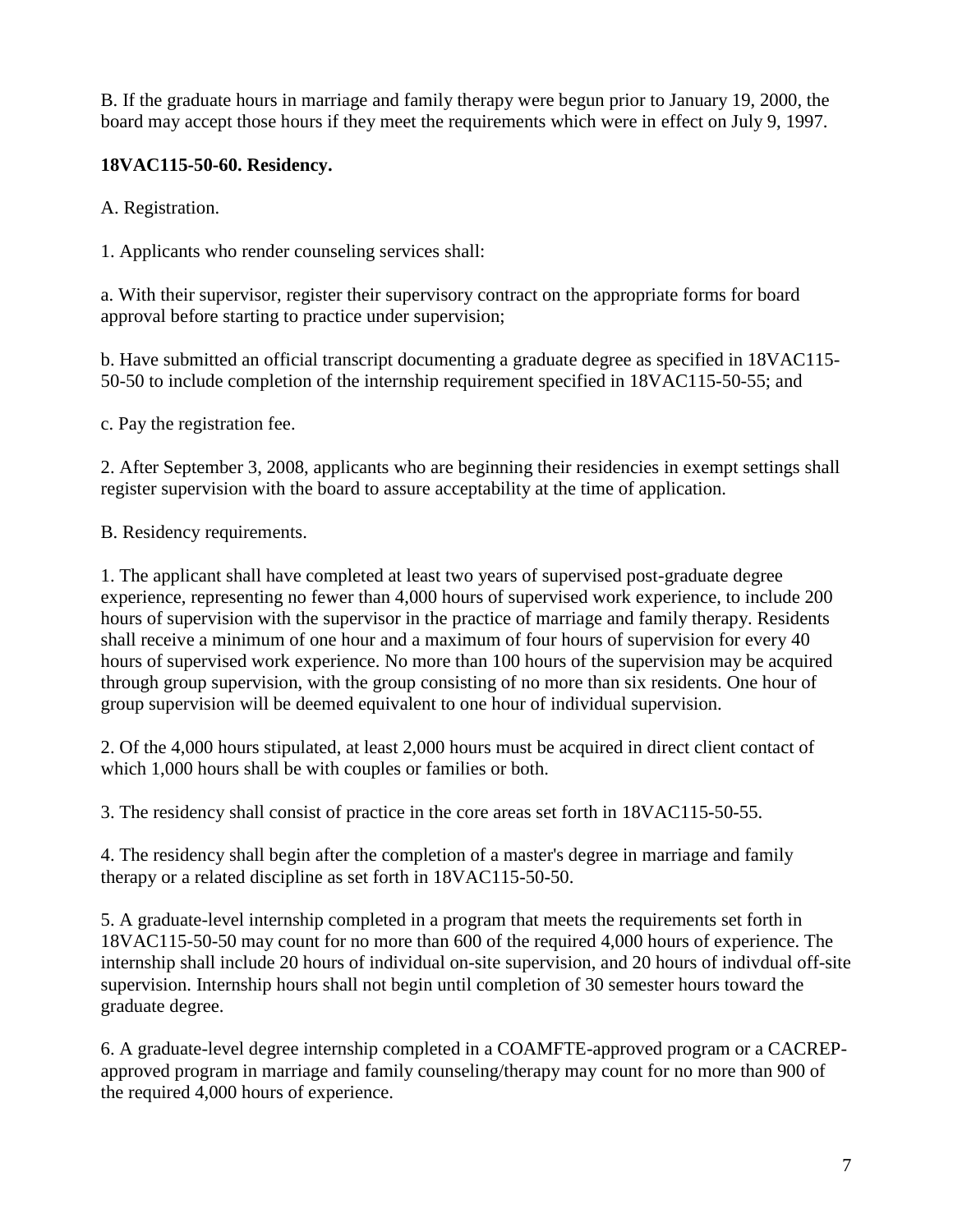7. In order for a graduate level internship to be counted toward a residency, either the clinical or faculty supervisor shall be licensed as set forth in subsection C of this section.

8. Residents shall not call themselves marriage and family therapists, solicit clients, bill for services rendered or in any way represent themselves as marriage and family therapists. During the residency, they may use their names, the initials of their degree and the title "Resident in Marriage and Family Therapy." Clients shall be informed in writing of the resident's status, along with the name, address and telephone number of the resident's supervisor.

9. Residents shall not engage in practice under supervision in any areas for which they do not have appropriate education.

10. Residents who do not become candidates for licensure after five years of supervised training shall submit an explanation to the board stating reasons the residency should be allowed to continue.

C. Supervisory qualifications. A person who provides supervision for a resident in marriage and family therapy shall:

1. Hold an active, unrestricted license as a marriage and family therapist, professional counselor, clinical psychologist, clinical social worker or psychiatrist in the jurisdiction where the supervision is being provided;

2. Document two years post-licensure marriage and family therapy experience;

3. Have received professional training in supervision, consisting of three credit hours or 4.0 quarter hours in graduate-level coursework in supervision or at least 20 hours of continuing education in supervision offered by a provider approved under 18VAC115-50-96. Persons who have provided supervision for a residency prior to September 3, 2008 shall complete such coursework or continuing education by September 3, 2010. At least one-half of the 200 hours of supervision shall be rendered by a licensed marriage and family therapist.

D. Supervisory responsibilities.

1. The supervisor shall complete evaluation forms to be given to the resident at the end of each three-month period. The supervisor shall report the total hours of residency and evaluate the applicant's competency to the board.

2. Supervision by an individual whose relationship to the resident is deemed by the board to compromise the objectivity of the supervisor is prohibited.

3. The supervisor shall assume full responsibility for the clinical activities of residents as specified within the supervisory contract, for the duration of the residency.

#### <span id="page-7-0"></span>**18VAC115-50-70. General examination requirements.**

A. All applicants for initial licensure shall pass an examination, with a passing score as determined by the board.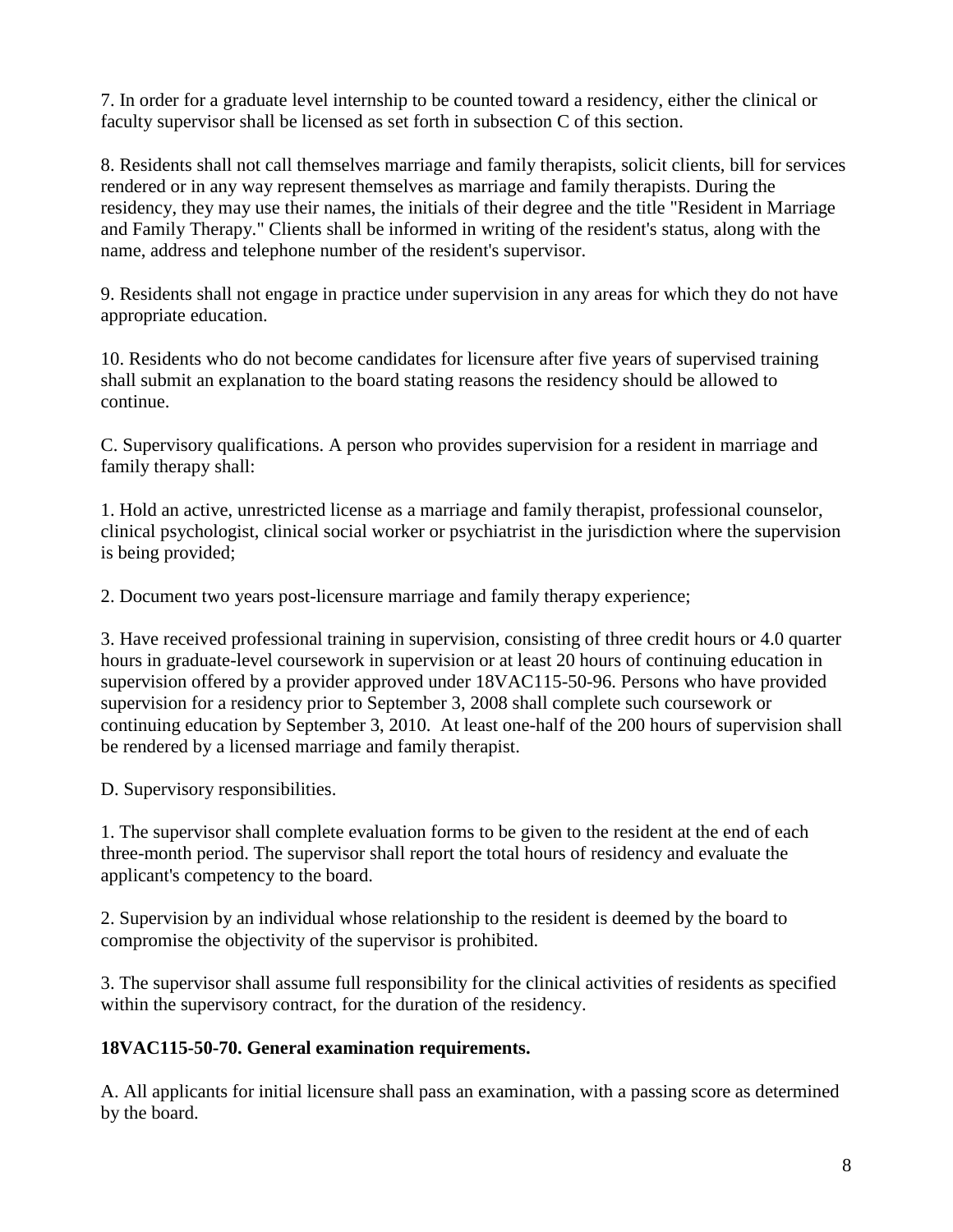B. The examination shall concentrate on the core areas of marriage and family therapy set forth in subsection A of 18VAC115-50-55.

C. Approved applicants shall sit for the examination within two years from the initial notification date of approval. Failure to do so will result in the revocation of approval and obligate the applicant to file a new application for examination.

D. Applicants who fail the examination twice in succession shall document completion of 45 clock hours of additional education or training acceptable to the board addressing the areas of deficiency as reported in the examination results prior to obtaining board approval for reexamination.

#### <span id="page-8-0"></span>**18VAC115-50-80. (Repealed.)**

#### <span id="page-8-1"></span>**18VAC115-50-90. Annual renewal of license.**

A. All licensees shall renew licenses on or before June 30 of each year.

B. All licensees who intend to continue an active practice shall submit to the board on or before June 30 of each year:

1. A completed form for renewal of the license on which the licensee attests to compliance with the continuing competency requirements prescribed in this chapter; and

2. The renewal fee prescribed in 18VAC115-50-20.

C. A licensee who wishes to place his license in an inactive status may do so upon payment of the inactive renewal fee as established in 18VAC115-50-20. No person shall practice marriage and family therapy in Virginia unless he holds a current active license. A licensee who has placed himself in inactive status may become active by fulfilling the reactivation requirements set forth in 18VAC115-50-100 C.

D. Licensees shall notify the board of a change in the address of record or the public address, if different from the address of record within 60 days. Failure to receive a renewal notice from the board shall not relieve the license holder from the renewal requirement.

#### <span id="page-8-2"></span>**18VAC115-50-95. Continued competency requirements for renewal of a license.**

A. After July 1, 2004, marriage and family therapists shall be required to have completed a minimum of 20 hours of continuing competency for each annual licensure renewal. A minimum of two of these hours shall be in courses that emphasize the ethics, standards of practice or laws governing behavioral science professions in Virginia.

B. The board may grant an extension for good cause of up to one year for the completion of continuing competency requirements upon written request from the licensee prior to the renewal date. Such extension shall not relieve the licensee of the continuing competency requirement.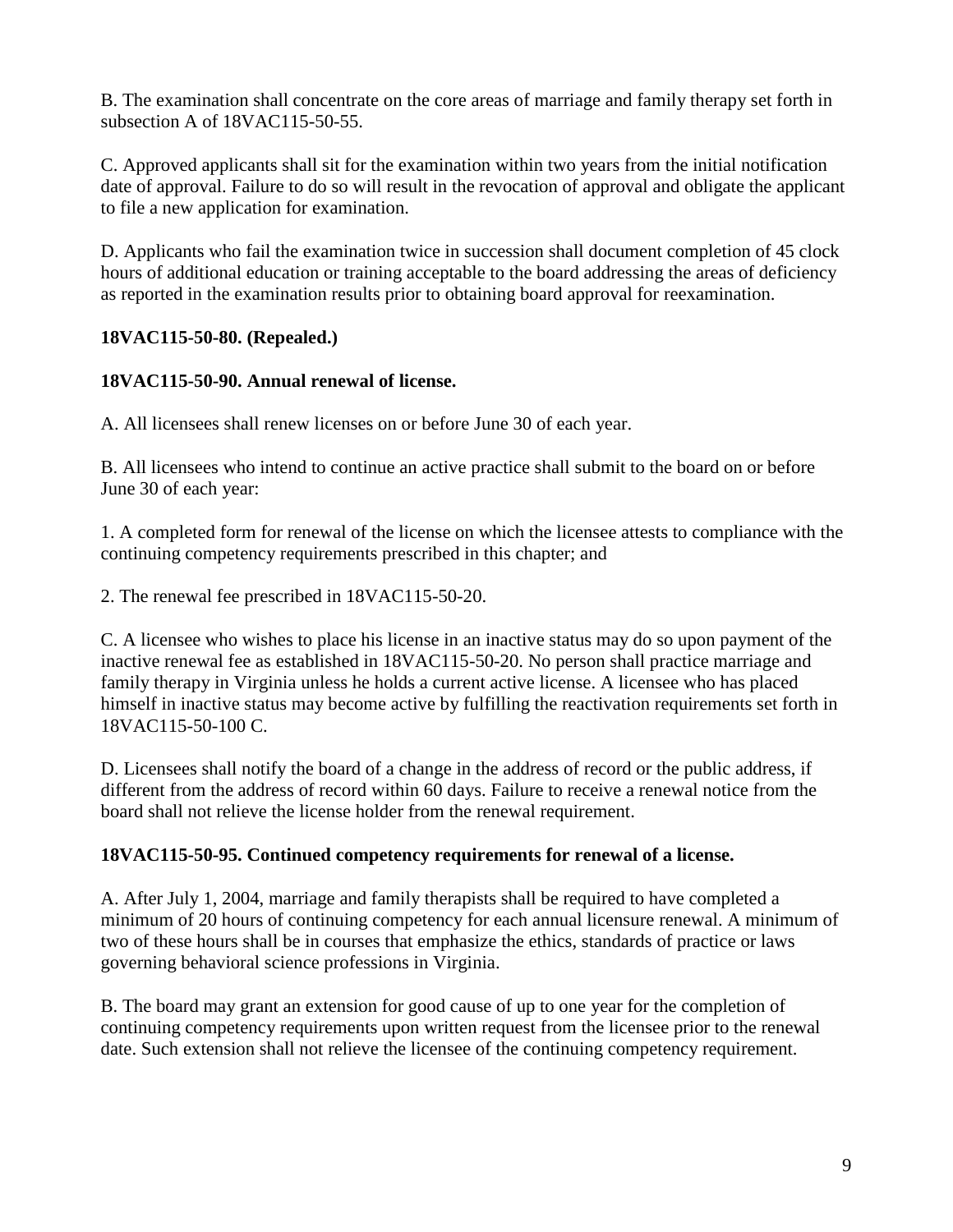C. The board may grant an exemption for all or part of the continuing competency requirements due to circumstances beyond the control of the licensee such as temporary disability, mandatory military service, or officially declared disasters.

D. Those individuals dually licensed by this board will not be required to obtain continuing competency for each license. Dually licensed individual will only be required to provide the hours set out in subsection A of this section or subsection A of 18VAC115-20-105 in the Regulations Governing the Practice of Professional Counseling, or subsection A of 18VAC115-60-115 in the Regulations Governing the Practice of Licensed Substance Abuse Treatment Practitioners.

#### <span id="page-9-0"></span>**18VAC115-50-96. Continuing competency activity criteria.**

A. Continuing competency activities must focus on increasing knowledge or skills in one or more of the following areas:

- 1. Ethics, standards of practice or laws governing behavioral science professions;
- 2. Counseling theory;
- 3. Human growth and development;
- 4. Social and cultural foundations;
- 5. The helping relationship;
- 6. Group dynamics, processing and counseling;
- 7 Lifestyle and career development;
- 8. Appraisal of individuals;
- 9. Research and evaluation;
- 10. Professional orientation;
- 11. Clinical supervision;
- 12. Marriage and family therapy; or
- 13. Addictions.

B. Approved hours of continuing competency activity shall be one of the following types:

1. Formally organized learning activities or home study. Activities may be counted at their full hour value. Hours shall be obtained from one or a combination of the following board-approved, mental health-related activities: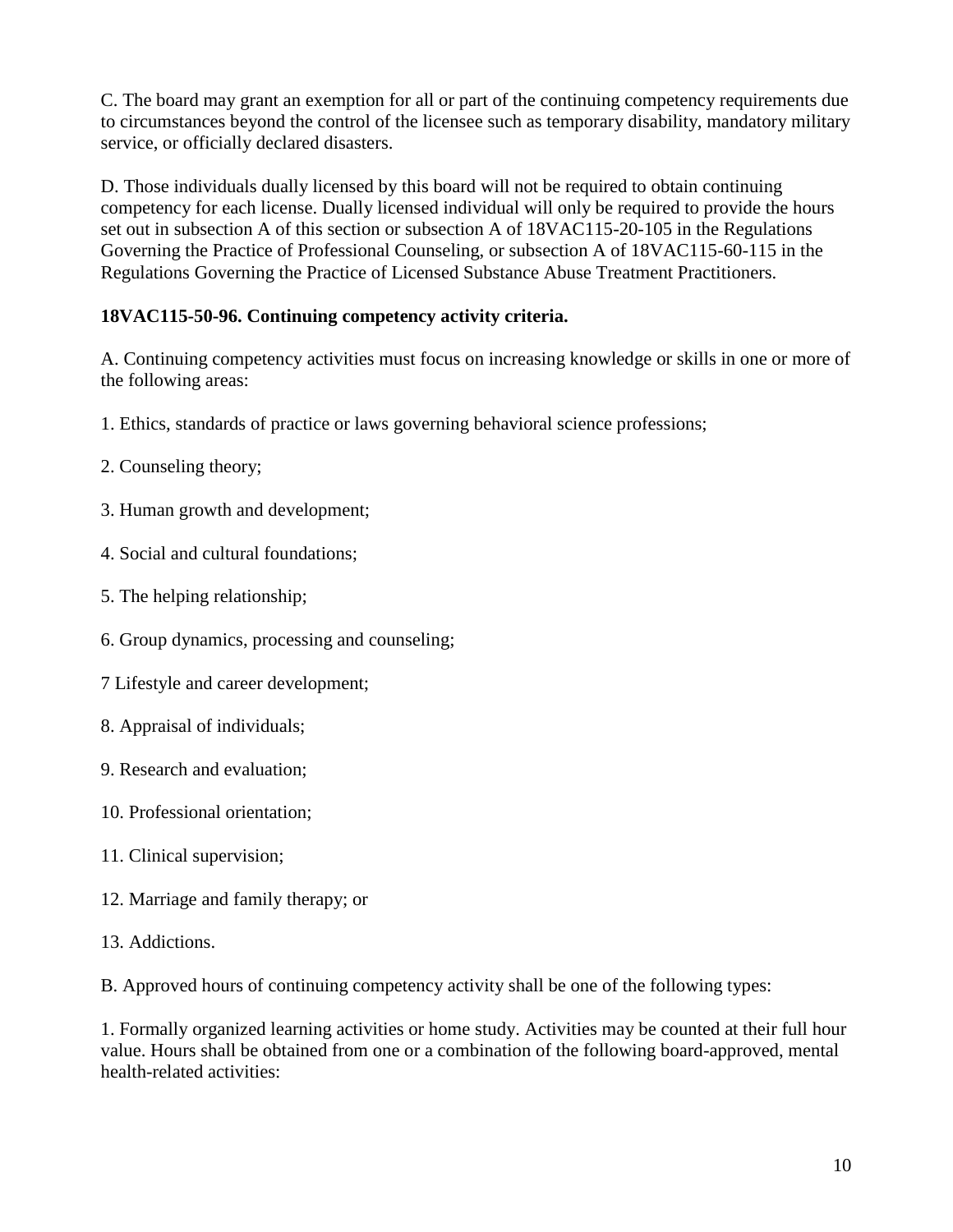a. Regionally accredited university or college level academic courses in a behavioral health discipline.

b. Continuing education programs offered by universities or colleges.

c. Workshops, seminars, conferences, or courses in the behavioral health field offered by federal, state or local licensed health facilities and licensed hospitals.

d. Workshops, seminars, conferences or courses in the behavioral health field offered by an individual or organization that has been certified or approved by one of the following:

(1) The American Association of Marriage and Family Counselors and its state affiliates.

(2) The American Association of Marriage and Family Therapists and its state affiliates.

(3) The American Association of State Counseling Boards.

(4) The American Counseling Association and its state and local affiliates.

(5) The American Psychological Association and its state affiliates.

(6) Commission on Rehabilitation Education.

(7) NAADAC, The Association for Addiction Professionals. and its state and local affiliates.

(8) National Association of Social Workers.

(9) National Board for Certified Counselors.

(10) A national behavioral health organization or certification body.

(11) Individuals or organizations that have been approved as continuing competency sponsors by the American Association of State Counseling Boards or a counseling board in another state.

(12) The American Association of Pastoral Counselors.

2. Individual professional activities.

a. Publication/presentation/new program development.

(1) Publication of articles. Activity will count for a maximum of eight hours. Publication activities are limited to articles in refereed journals or a chapter in an edited book.

(2) Publication of books. Activity will count for a maximum of 18 hours.

(3) Presentations. Activity will count for a maximum of eight hours. The same presentations may be used only once in a two-year period. Only actual presentation time may be counted.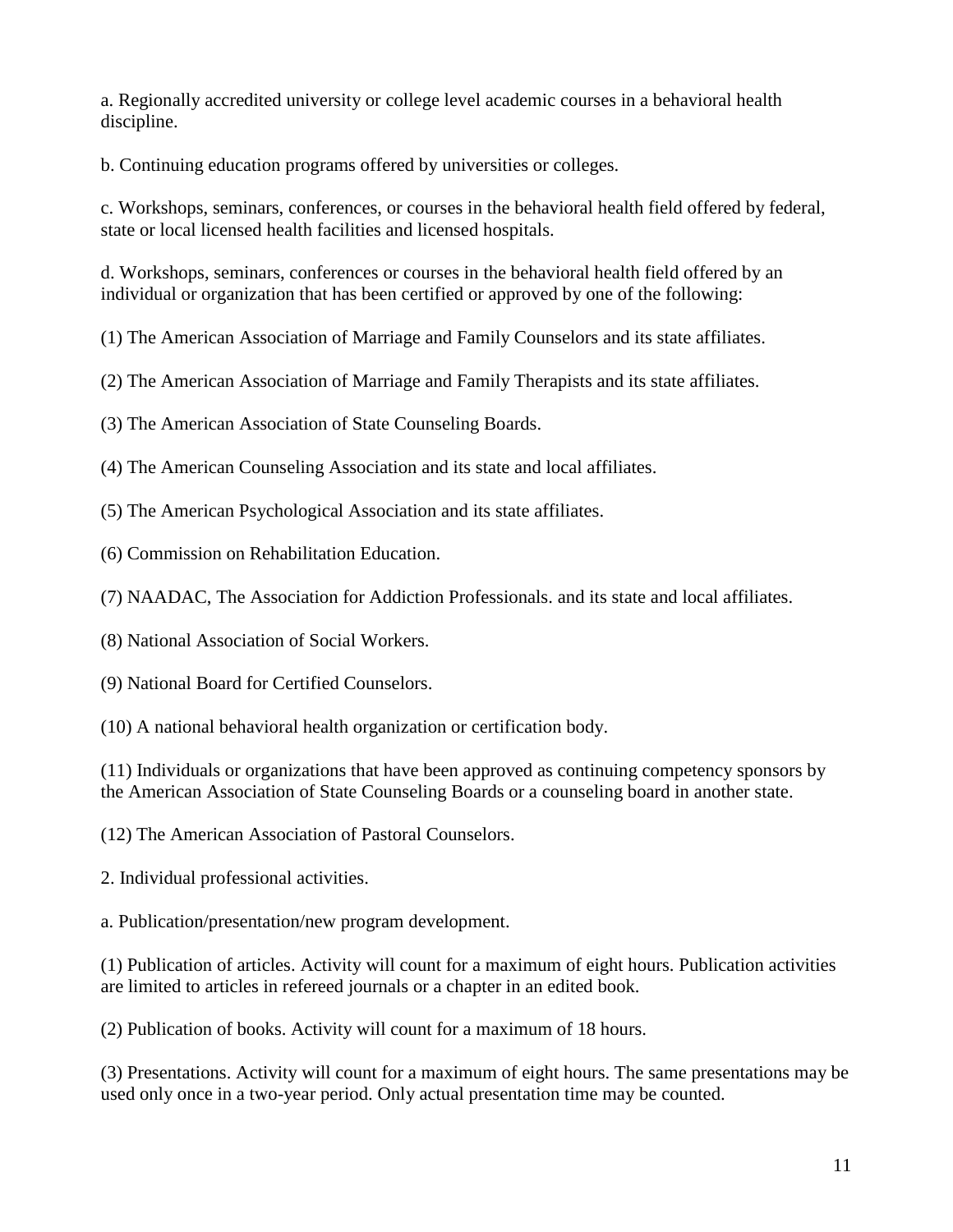(4) New program development activity will count for a maximum of eight hours. New program development includes a new course, seminar, or workshop. New courses shall be graduate or undergraduate level college or university courses.

b. Dissertation. Activity will count for a maximum of 18 hours. Dissertation credit may only be counted once.

c. Clinical supervision/consultation. Activity will count for a maximum of ten hours. Continuing competency can only be granted for clinical supervision/consultation received on a regular basis with a set agenda. Continuing competency cannot be granted for supervision that you provide to others.

d. Leadership. Activity will count for a maximum of eight hours. The following leadership positions are acceptable for continuing competency credit: officers of state or national counseling organization; editor and/or reviewer of professional counseling journals; member of state counseling licensure/certification board; member of a national counselor certification board; member of a national ethics disciplinary review committee rendering licenses; active member of a counseling committee producing a substantial written product; chair of a major counseling conference or convention; other leadership positions with justifiable professional learning experiences. The leadership positions must take place for a minimum of one year after the date of first licensure.

e. Practice related programs. Activity will count up to a maximum of eight hours. The board may allow up to eight contact hours of continuing competency as long as the regulant submits proof of attendance plus a written justification of how the activity assists him in his direct service of his clients. Examples include language courses, software training, medical topics, etc.

#### <span id="page-11-0"></span>**18VAC115-50-97. Documenting compliance with continuing competency requirements.**

A. All licensees are required to maintain original documentation for a period of two years following renewal.

B. After the end of each renewal period, the board may conduct a random audit of licensees to verify compliance with the requirement for that renewal period.

C. Upon request, a licensee shall provide documentation as follows:

1. To document completion of formal organized learning activities, licensee shall provide:

a. Official transcripts showing credit hours earned; or

b. Certificates of participation.

2. Documentation of home study shall be made by identification of the source material studied, summary of content, and a signed affidavit attesting to completion of the home study.

3. Documentation of individual professional activities shall be by one of the following: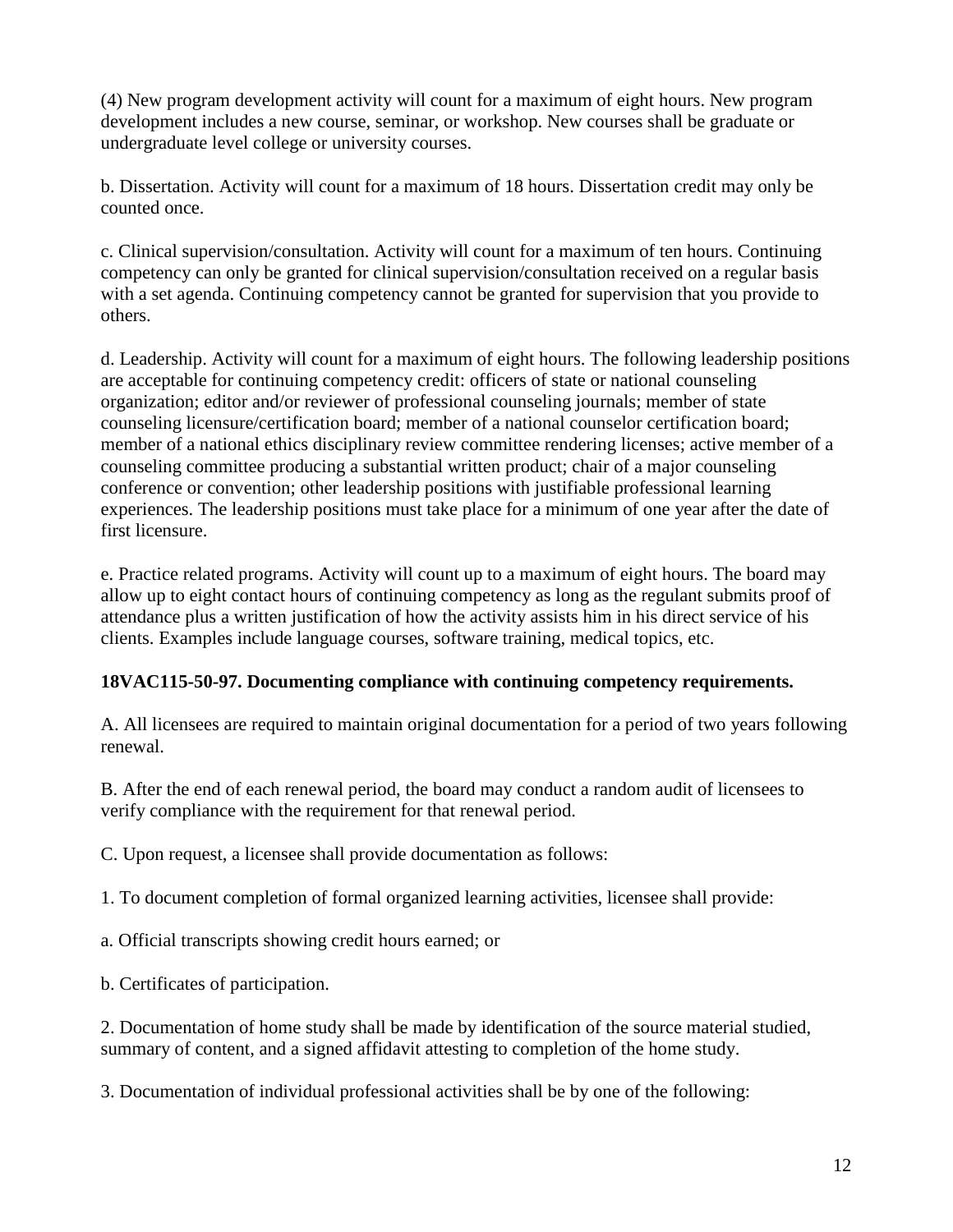a. Certificates of participation;

b. Proof of presentations made;

c. Reprints of publications;

d. Letters from educational institutions or agencies approving continuing education programs;

e. Official notification from the association that sponsored the item writing workshop or continuing education program; or

f. Documentation of attendance at formal staffing shall be by signed affidavit on a form provided by the board.

D. Continuing competency hours required by a disciplinary order shall not be used to satisfy renewal requirements.

#### <span id="page-12-0"></span>**18VAC115-50-100. Late renewal, reinstatement.**

A. A person whose license has expired may renew it within one year after its expiration date by paying the penalty fee prescribed in 18VAC115-50-20 as well as the license fee prescribed for the period the license was not renewed and providing evidence of having met all applicable continuing competency requirements.

B. A person seeking reinstatement of a license one year or more after its expiration date must apply for reinstatement, pay the reinstatement fee, submit evidence regarding the continued ability to perform the functions within the scope of practice of the license, and provide evidence of having met all applicable continuing competency requirements not to exceed a maximum of 80 hours.

C. A person wishing to reactivate an inactive license shall submit (i) the renewal fee for active licensure minus any fee already paid for inactive licensure renewal and (ii) documentation of continued competency hours equal to the number of years the license has been inactive, not to exceed a maximum of 80 hours.

#### <span id="page-12-1"></span>**18VAC115-50-110. Standards of Practice.**

A. The protection of the public's health, safety and welfare and the best interest of the public shall be the primary guide in determining the appropriate professional conduct of all all persons whose activities are regulated by the board. Regardless of the delivery method, whether in person, by phone or electronically, these standards shall apply to the practice of marriage and family therapy.

B. Persons licensed by the board shall:

1. Practice in a manner that is in the best interest of the public and does not endanger the public health, safety, or welfare;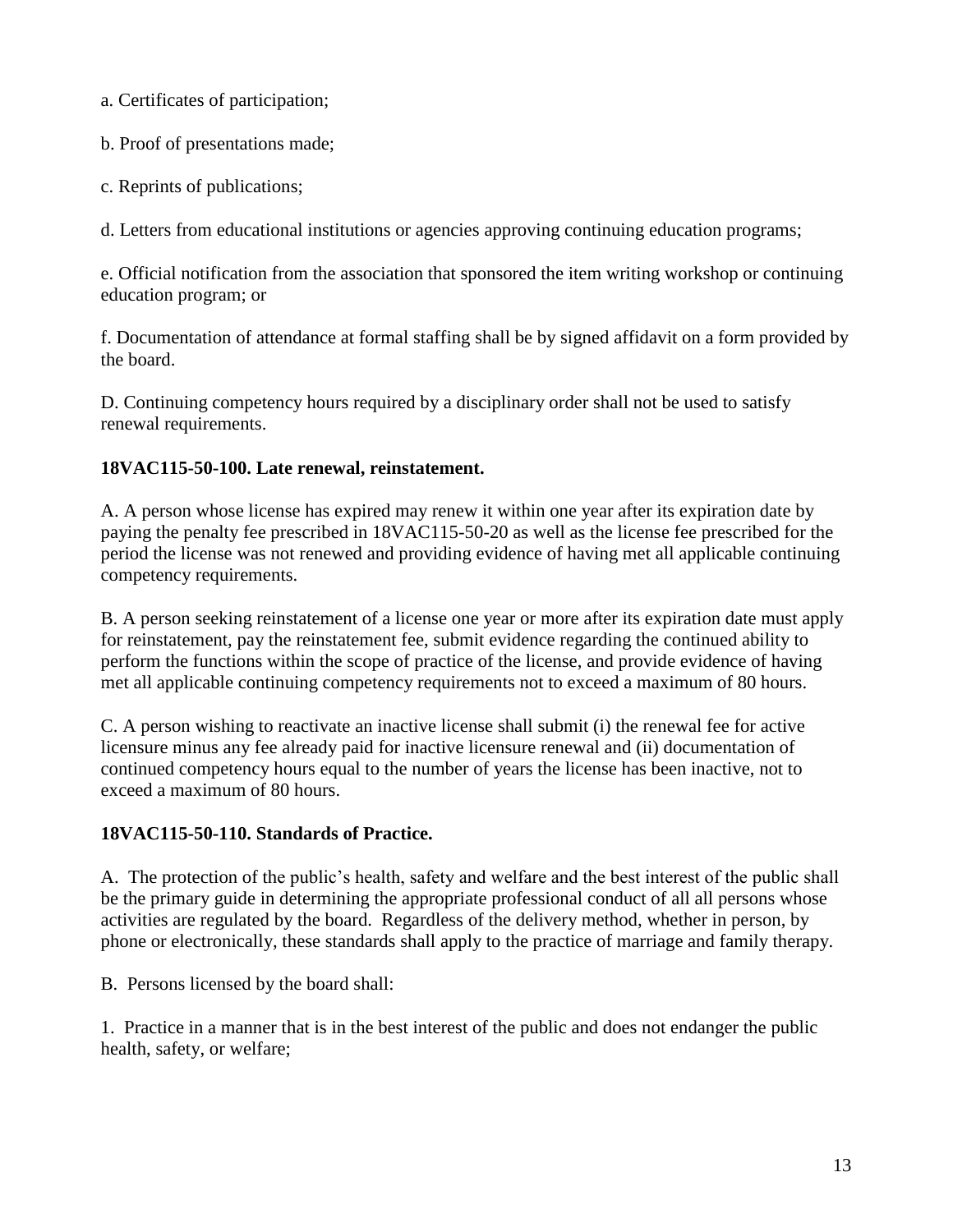2. Practice only within the boundaries of their competence, based on their education, training, supervised experience and appropriate professional experience and represent their education, training and experience accurately to clients;

3. Stay abreast of new marriage and family therapy information, concepts, applications and practices which are necessary to providing appropriate, effective professional services;

4. Be able to justify all services rendered to clients as necessary and appropriate for diagnostic or therapeutic purposes;

5. Document the need for and steps taken to terminate a counseling relationship when it becomes clear that the client is not benefiting from the relationship. Document the assistance provided in making appropriate arrangements for the continuation of treatment for clients, when necessary, following termination of a counseling relationship;

6. Make appropriate arrangements for continuation of services, when necessary, during interruptions such as vacations, unavailability, relocation, illness, and disability;

7. Disclose to clients all experimental methods of treatment and inform client of the risks and benefits of any such treatment. Ensure that the welfare of the client is not compromised in any experimentation or research involving those clients;

8. Neither accept nor give commissions, rebates or other forms of remuneration for referral of clients for professional services;

9. Inform clients of the purposes, goals, techniques, procedures, limitations, potential risks, and benefits of services to be performed, the limitations of confidentiality, and other pertinent information when counseling is initiated, and throughout the counseling process as necessary. Provide clients with accurate information regarding the implications of diagnosis, the intended use of tests and reports, fees, and billing arrangements;

10. Select tests for use with clients that are valid, reliable and appropriate and carefully interpret the performance of individuals not represented in standardized norms;

11. Determine whether a client is receiving services from another mental health service provider, and if so, refrain from providing services to the client without having an informed consent discussion with the client and having been granted communication privileges with the other professional;

12. Use only in connection with one's practice as a mental health professional those educational and professional degrees or titles that have been earned at a college or university accredited by an accrediting agency recognized by the United States Department of Education, or credentials granted by a national certifying agency, and that are counseling in nature; and

13. Advertise professional services fairly and accurately in a manner which is not false, misleading or deceptive.

C. In regard to patient records, persons licensed by the board shall: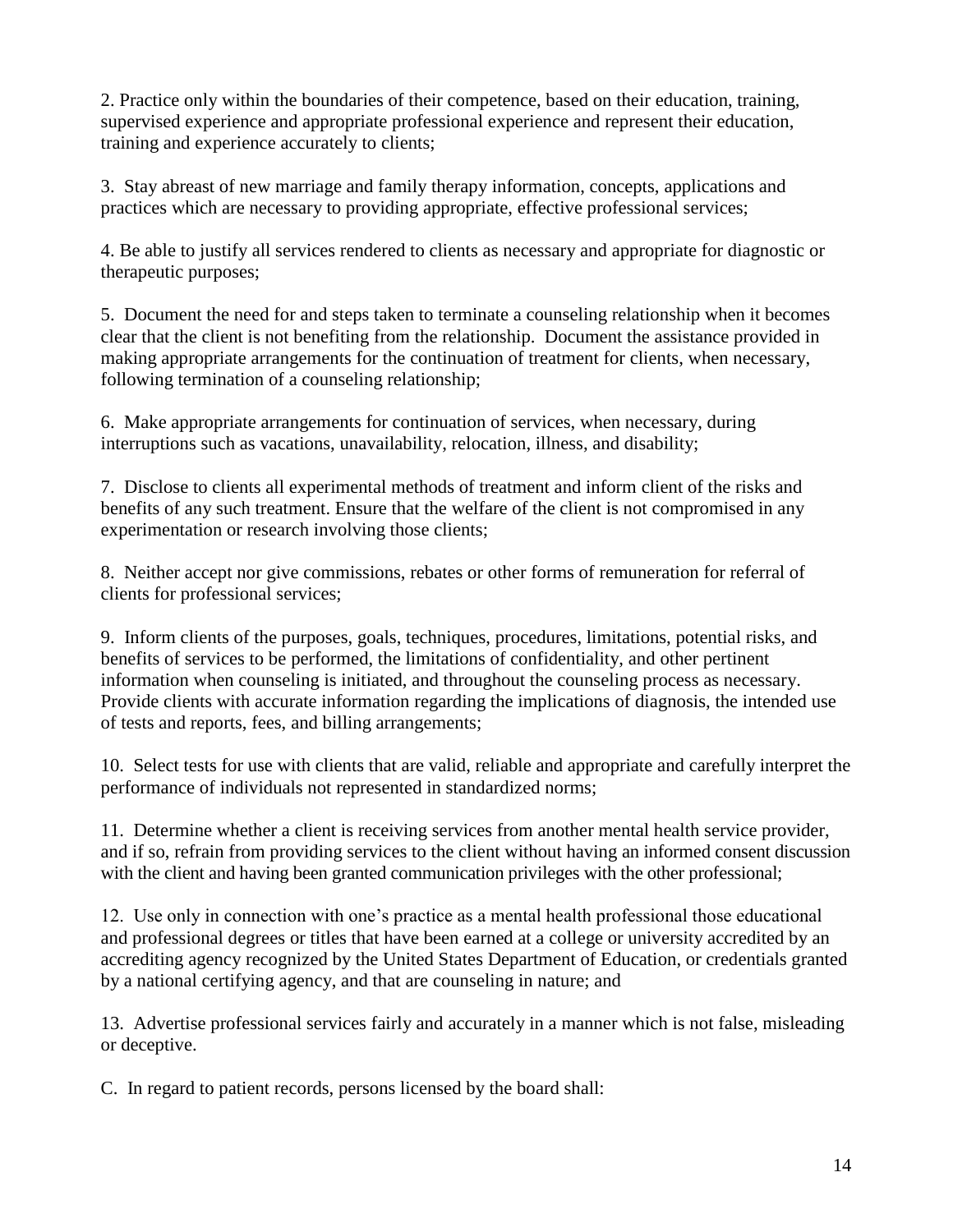1. Maintain written or electronic clinical records for each client to include treatment dates and identifying information to substantiate diagnosis and treatment plan, client progress, and termination;

2. Maintain client records securely, inform all employees of the requirements of confidentiality and provide for the destruction of records which are no longer useful in a manner that ensures client confidentiality;

3. Disclose or release client records to others only with client's expressed written consent or that of their legally authorized representative in accordance with § 32.1-127.1:03 of the Code of Virginia;

4. Ensure confidentiality in the usage of client records and clinical materials by obtaining informed consent from clients or their legally authorized representative before (a) videotaping, (b) audio recording, (c) permitting third party observation, or (d) using identifiable client records and clinical materials in teaching, writing, or public presentations; and

5. Maintain client records for a minimum of five years or as otherwise required by law from the date of termination of the counseling relationship with the following exceptions:

a. At minimum, records of a minor child shall be maintained for five years after attaining the age of majority (18) or ten years following termination, which ever comes later;

b. Records that are required by contractual obligation or federal law to be maintained for a longer period of time; or

c. Records that have transferred to another mental health service provider or given to the client or his legally authorized representative.

D. In regard to dual relationships, persons licensed by the board shall:

1. Avoid dual relationships with clients that could impair professional judgment or increase the risk of harm to clients. (Examples of such relationships include, but are not limited to, familial, social, financial, business, bartering, or close personal relationships with clients.) Counselors shall take appropriate professional precautions when a dual relationship cannot be avoided, such as informed consent, consultation, supervision, and documentation to ensure that judgment is not impaired and no exploitation occurs;

2. Not engage in any type of sexual intimacies with clients or those included in a collateral relationship with the client and not counsel persons with whom they have had a sexual relationship. Marriage and family therapists shall not engage in sexual intimacies with former clients within a minimum of five years after terminating the counseling relationship. Marriage and family therapists who engage in such relationship after five years following termination shall have the responsibility to examine and document thoroughly that such relations do not have an exploitive nature, based on factors such as duration of counseling, amount of time since counseling, termination circumstances, client's personal history and mental status, or adverse impact on the client. A client's consent to, initiation of or participation in sexual behavior or involvement with a marriage and family therapist does not change the nature of the conduct nor lift the regulatory prohibition;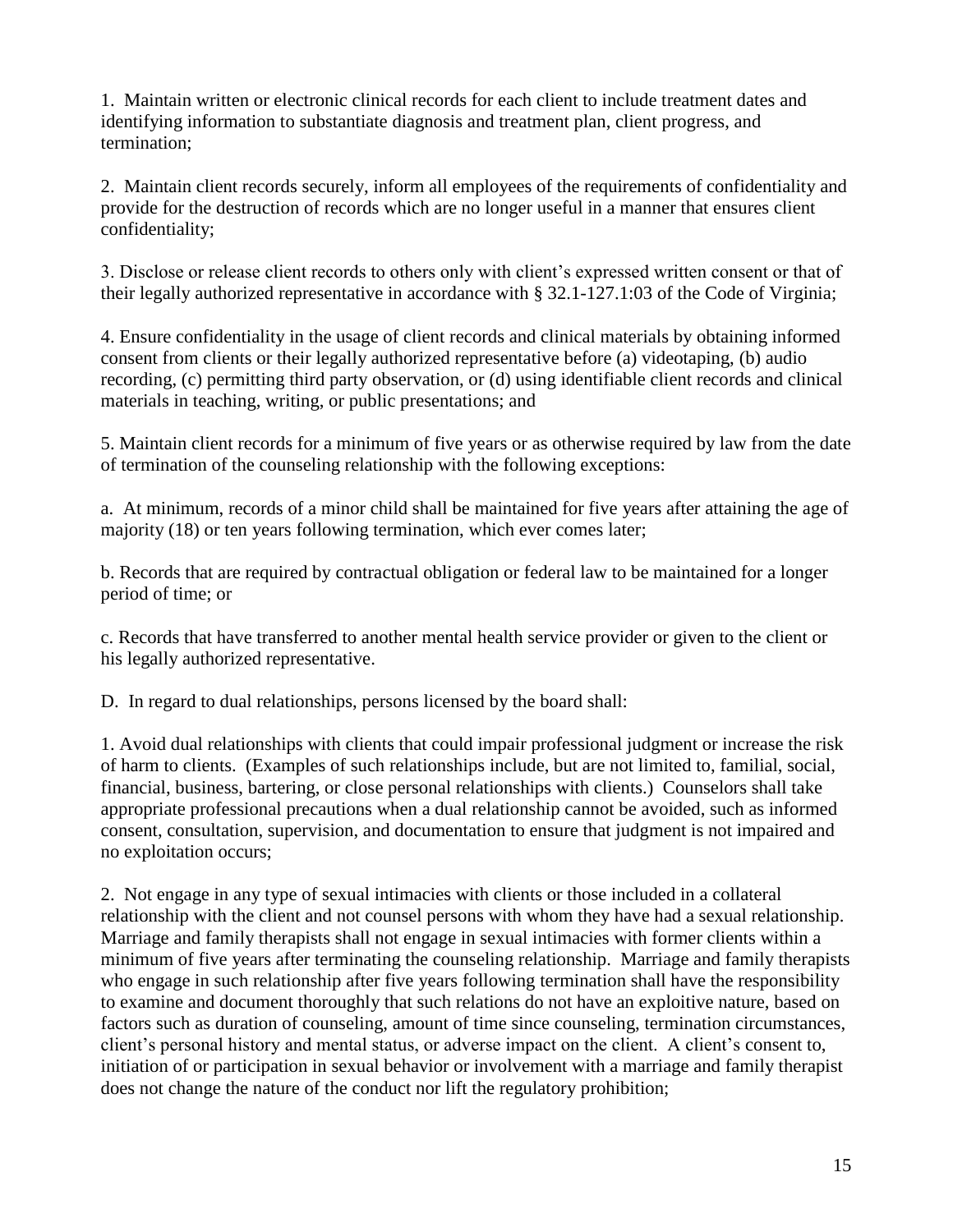3. Not engage in any sexual relationship or establish a counseling or psychotherapeutic relationship with a supervisee. Marriage and family therapists shall avoid any non-sexual dual relationship with a supervisee in which there is a risk of exploitation or potential harm to the supervisee or the potential for interference with the supervisor's professional judgment; and

4. Recognize conflicts of interest and inform all parties of the nature and directions of loyalties and responsibilities involved.

E. Persons licensed by this board shall report to the board known or suspected violations of the laws and regulations governing the practice of marriage and family therapy.

F. Persons licensed by the board shall advise their clients of their right to report to the Department of Health Professions any information of which the licensee may become aware in his professional capacity indicating that there is a reasonable probability that a person licensed or certified as a mental health service provider, as defined in § 54.1-2400.1 of the Code of Virginia, may have engaged in unethical, fraudulent or unprofessional conduct as defined by the pertinent licensing statutes and regulations.

#### <span id="page-15-0"></span>**18VAC115-50-120. Disciplinary action.**

Action by the board to revoke, suspend, deny issuance or renewal of a license, or take other disciplinary action may be taken in accordance with the following:

1. Conviction of a felony, or of a misdemeanor involving moral turpitude or violation of or aid to another in violating any provision of Chapter 35 (§54.1-3500 et seq.) of Title 54.1 of the Code of Virginia, any other statute applicable to the practice of marriage and family therapy, or any provision of this chapter;

2. Procurement of a license by fraud or misrepresentation;

3. Conducting one's practice in such a manner as to make it a danger to the health and welfare of one's clients or the general public or if one is unable to practice marriage and family therapy with reasonable skill and safety to clients by reason of illness, abusive use of alcohol drugs, narcotics, chemicals, or other type of material or result of any mental or physical condition;

4. Intentional or negligent conduct that causes or is likely to cause injury to a client or clients;

5. Performance of functions outside the demonstrable areas of competency;

6. Violating or abetting another person in the violation of any provision of any statute applicable to the practice of marriage and family therapy, or any part or portion of this chapter; or

7. Failure to comply with continued competency requirements set forth in this chapter.

B. Following the revocation or suspension of a license, the licensee may petition the board for reinstatement upon good cause shown or as a result of substantial new evidence having been obtained that would alter the determination reached.

#### <span id="page-15-1"></span>**18VAC115-50-130. Reinstatement following disciplinary action.**